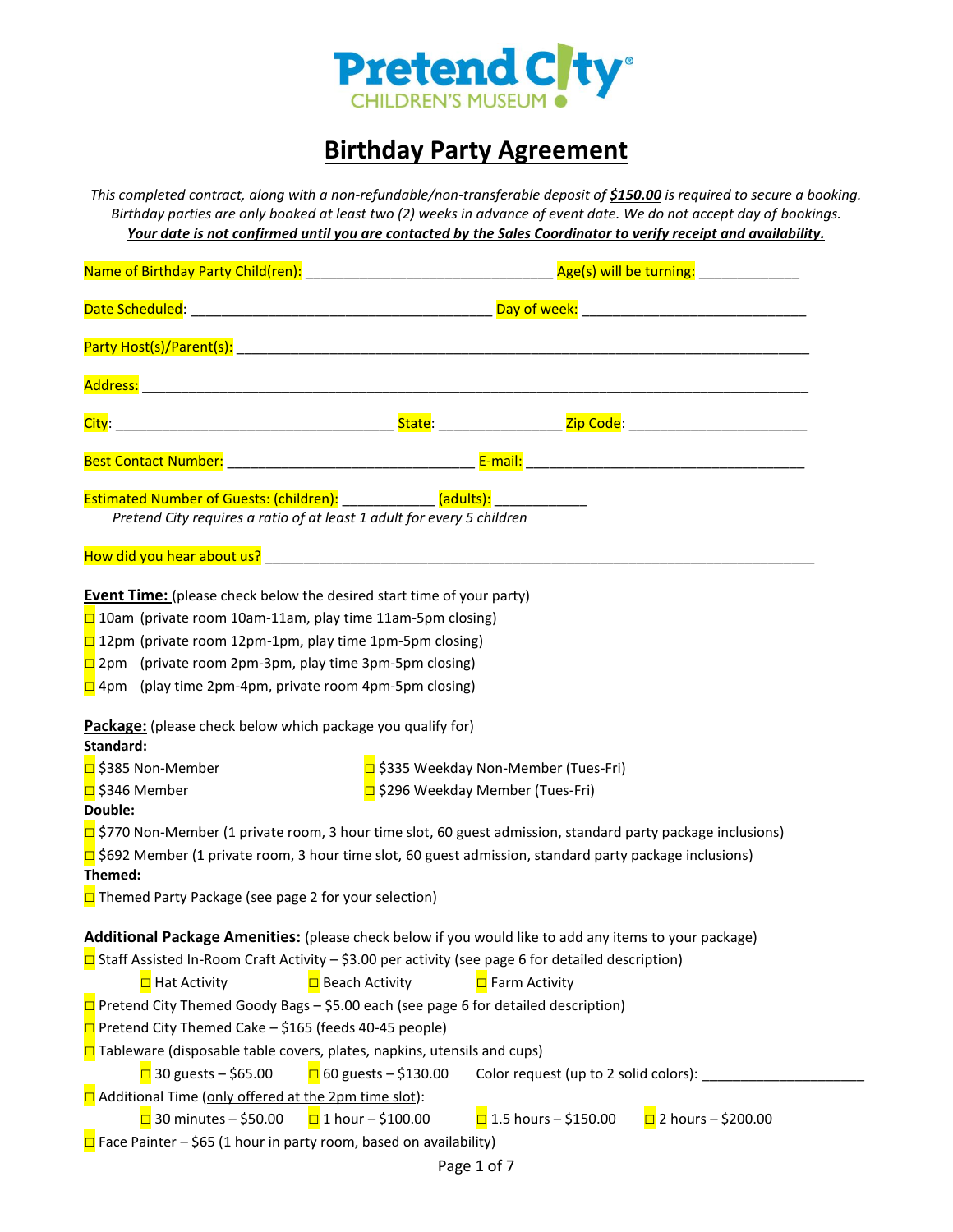

# **Standard Party Package Inclusions:**

- One (1) hour in private party room *beginning* at one of the times above
- Unlimited time in the museum *following* time in private party room
- Birthday Party Room/Museum admission for up to 30 guests total (including both children and adults); additional guests will be \$10 per guest
- Birthday child(ren) will be complimentary
- Children ages 12 months and younger are complimentary
- Tables, chairs, sink with running water and refrigerator/freezer provided
- White board wall and dry-erase markers available for the children's entertainment
- 1-2 Pretend City Party Hosts to assist facilitate the party: before for setup, during, and after for cleanup
- 1 *buy one get one free* return ticket for all party children in attendance to visit another time
- 10% discount in the Mini Mall Gift Shop for all guests on the day of the party
- Pretend City themed invitations and Evite to inform guests of the celebration

# **NOTE: STANDARD PARTY PACKAGES DO NOT INCLUDE ANY GOODY BAGS, CRAFT ACTIVITIES, OR TABLEWARE. PLEASE FEEL FREE TO PROVIDE YOUR OWN FOOD, DRINKS, AND CAKE.**

#### **Themed Birthday Packages:**

Each themed package includes all the amenities offered in the standard package listed above, as well as what is provided in each individual package below.

# □ **Superhero Experience: \$700**

- **Goody Bags**
- **Super Hero Craft Activity**
- **Tableware for 30 Guests (your choice of colors)**
- **Superhero Appearance (1 hour, your choice)**

# □ **Pretend City Experience:** \$700

- Goody Bags
- Hat Craft Activity
- Tableware for 30 Guests (your choice of colors)
- Pretend City Themed Cake

# □ **Day at the Beach:** \$550

- Goody Bags
- Beach Craft Activity
- Tableware for 30 Guests (your choice of colors)

# □ **Out on the Farm:** \$550

- Goody Bags
- Farm Craft Activity
- Tableware for 30 Guests (your choice of colors)



**Please Initial: \_\_\_\_\_\_\_\_\_\_**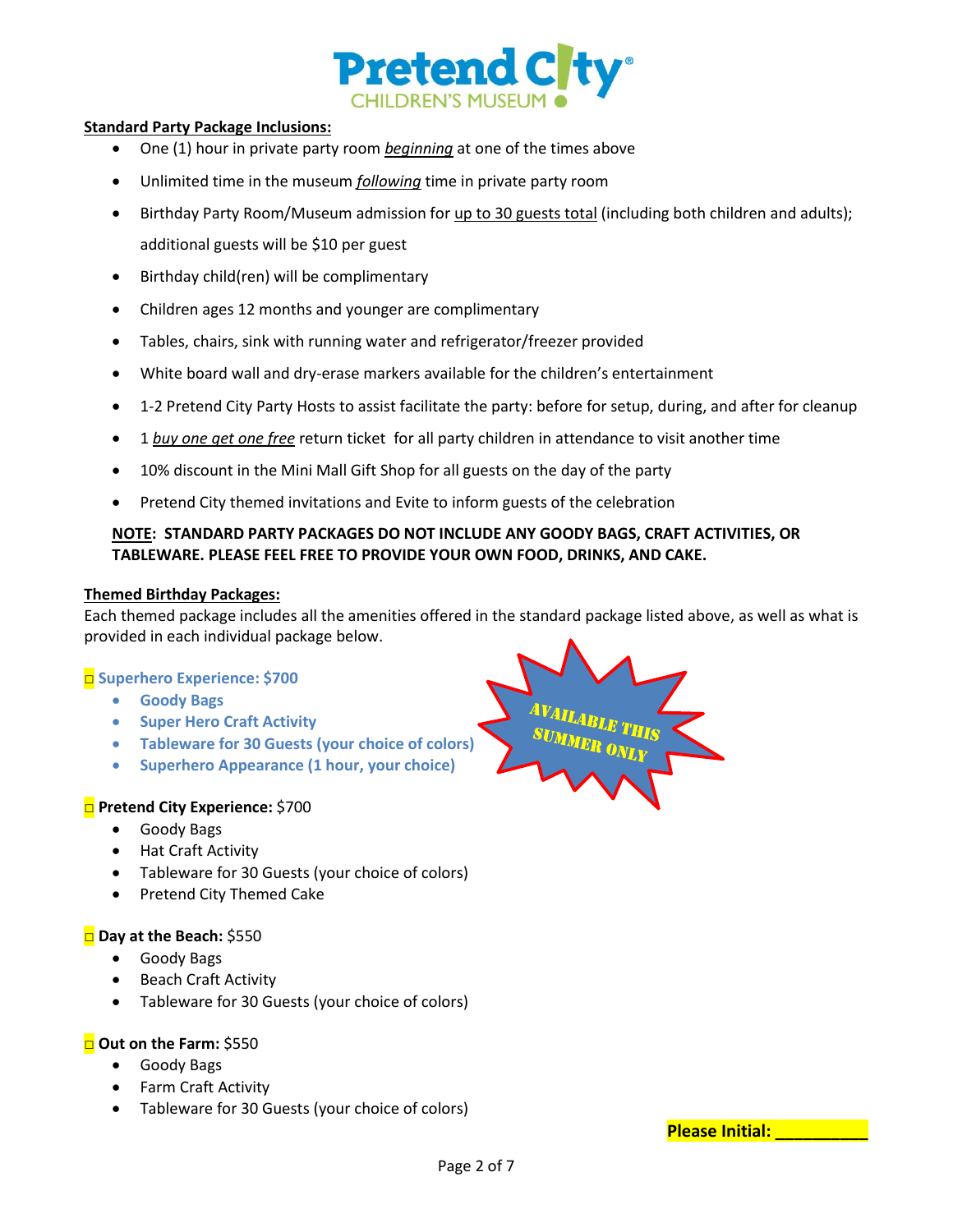

### **Event Time:**

- You will have the private party room for one (1) hour.
- Your party start time will be for guest arrival, and not earlier. They will be directed straight to the private room.
- Your guests will enjoy the museum exhibits *only immediately after* your time in the room and will be able to stay inside the museum until closing at 5pm.

# **Setup/Cleanup Time:**

- You will be able to arrive *only* 30 minutes prior to your party start time for setup of the room.
- Cleanup of the room will begin promptly at the end of your one hour.

# **Gifts:**

- Due to the time allotted in the party room, we ask that all gifts remain unopened during the party.
- Our party hosts will load all gifts into your car at the conclusion of your party for your child to open at a later time.

# **Decorations:**

- *Latex balloons are not allowed at the facility, due to its choking hazard and allergic reactions.*
- Mylar balloons are acceptable with a \$15.00 handling fee. With this fee, the party staff will be responsible for the setup and cleanup of your balloons. This must be approved by the Sales Coordinator first.
- Only candles on the birthday cake are allowed. Glitter, confetti, and anything hung from the ceiling are not permitted. Nails, staples, glue or any like materials are not allowed on any walls. Tape is acceptable.

**Please Initial: \_\_\_\_\_\_\_\_\_\_**

# **Final Count/Payment:**

- We will contact you the week of your party to confirm your guest count.
- If any additional guests enter the facility for your party above your guest count included in your package, the additional fee is \$10.00 per additional person.
- **•** Final payment is due on the day of your party. Please connect with the party staff to close out your bill. We will *charge the card on file, the following business day, if we do not receive payment that day. Outstanding balances past 7 days due are subject to a \$50.00 late fee.*

**Please Initial: \_\_\_\_\_\_\_\_\_\_**

# **Private Party Room:**

- *Once we finalize your head count, you will be assigned to a room we think you would be most comfortable in. No room is guaranteed. It is up to the discretion of the Sales Coordinator to make any necessary room adjustments.*
- We offer two party rooms which have different standing capacities. Community Room 1 can hold up to 45 guests. Community Room 2 can hold up to 55 guests. If your guest count will exceed these capacities, please notify the Sales Coordinator immediately.
- The tables in the room are standard, rectangular 6ft tables. The amount depends on which party room is assigned.
- We set the tables in the room for the children as a priority, with additional seating on the perimeter for the adults. Number of seats vary in each room, and differs from its maximum capacity.

**Please Initial: \_\_\_\_\_\_\_\_\_\_**

# **Food and Non-Alcoholic Beverages:**

- Museum staff are not permitted to serve food as Pretend City is not a licensed facility for food/beverage service.
- You are able to provide your own food and non-alcoholic beverages. It is not provided in the party package.
- Pretend City Children's Museum is both a nut free and alcohol free facility.
- Food must be ordered before arrival and deliveries should arrive within the 30 minutes of your setup time. If food arrives late, the party time will not be able to adjust accordingly.
- *At the conclusion of your event all food and beverages need to be removed from Pretend City, and are not allowed on the museum floor.*

**Please Initial: \_\_\_\_\_\_\_\_\_\_**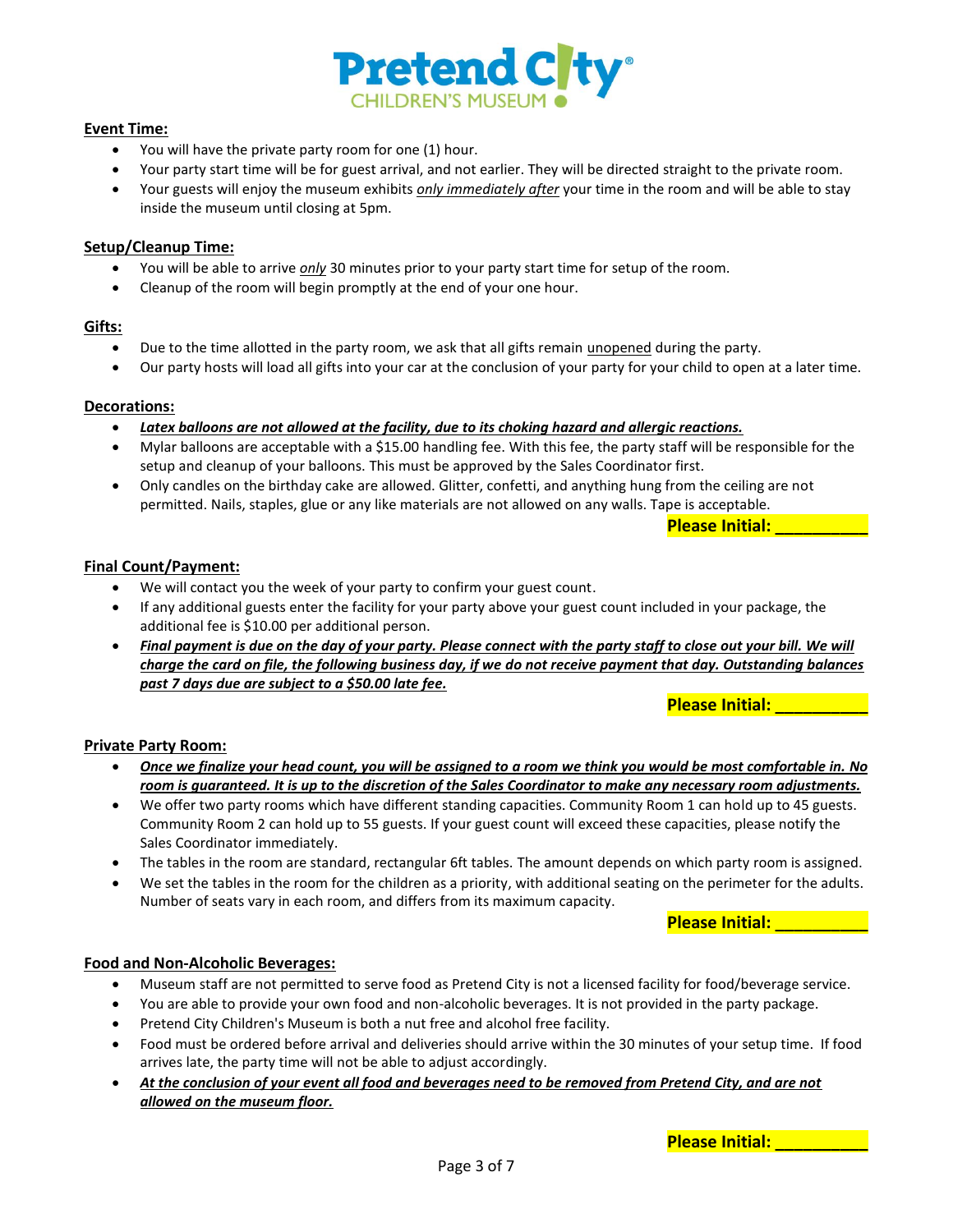

### **Community Codes:**

- Pretend City Children's Museum is a public building. All visitors deserve respect and the opportunity to enjoy the exhibits in a fun and peaceful environment. If the community codes are not followed, your group may be asked to leave.
- *Children must be supervised by a grown-up at all times upon entering the museum exhibits.*
- Pretend City is a "cell-phone free" facility.
- We encourages all visitors to play in peace and be good citizens by keeping Pretend City running smoothly: Reset, Clean-up, Cooperate, Help.

**Please Initial: \_\_\_\_\_\_\_\_\_\_**

#### **Membership:**

- As a Member of Pretend City, you will receive the birthday party package at a 10% discounted rate.
- Birthday party guests with proof of membership may attend the private party room at no additional charge.

#### **General Information/Policies:**

- **Hazardous Material** Client agrees not to bring on to the premises any material, substance, equipment or object which is likely to endanger the life of, or cause bodily injury to any person or property or which is likely to constitute a hazard.
- **Conduct** The conduct of all event participants while on Pretend City property shall be the responsibility of the Client. Client also accepts all responsibility for any injury to person(s) or property, or loss of or damage to the property or theft of personal property during the rental period, or resulting there from. Failure by any individual or group to follow all applicable rules and regulations will be cause for eviction. Pretend City retains the right to evict objectionable persons from the premises. Repeated violations may result in denial of future reservation requests.
- **Indemnity** Client shall release, indemnify, and hold harmless, Pretend City, its agents, officers, or employees from any and all responsibility or liability for any and all damages or injury of any kind or nature whatever to all persons, whether agents or employees of the Client or persons attending the events for which the premises have been leased, and to all property damage proximately caused by, incident to resulting from, arising out of occurring in connections with, the use by the Client of the premises. The provisions of this section shall include any and all losses, damages, injuries, settlements, judgments, decrees, awards, fines, penalties, claims, costs and expenses, including reasonable attorney's fees.
- **Smoking –** Smoking is prohibited inside Pretend City.
- **Parking –** A complimentary self-park parking lot is available.
- **Public Relations –** All printed materials, media announcements and other public relations communications relating to the event is subject to the approval of Pretend City before they are in the final printing or distribution stages.
- **Lost or Damaged Personal Property** –Pretend City assumes no responsibility for the damage or loss of any articles left on Pretend City property prior to, during, or following the event. Any items left behind will be held at Pretend City for pickup for up to two (2) days after the event.
- **Damaged Pretend City Property** The client will be responsible for any damage to Pretend City property and will be charged for any/all damages to the credit card on file for the event.

# **For bookings, appointments or questions, contact us Monday through Friday between 9am and 5pm:**

Julianne Trinh at [Julianne.Trinh@pretendcity.org](mailto:Julianne.Trinh@pretendcity.org) or 949-428-3900 x211

# **I have read the information on pages 1-4, above, and understand the Terms and Conditions.**

**Signature: \_\_\_\_\_\_\_\_\_\_\_\_\_\_\_\_\_\_\_\_\_\_\_\_\_\_\_\_\_\_\_\_\_\_\_\_\_\_\_\_\_\_\_\_ Date: \_\_\_\_\_\_\_\_\_\_\_\_\_\_\_\_\_\_\_\_**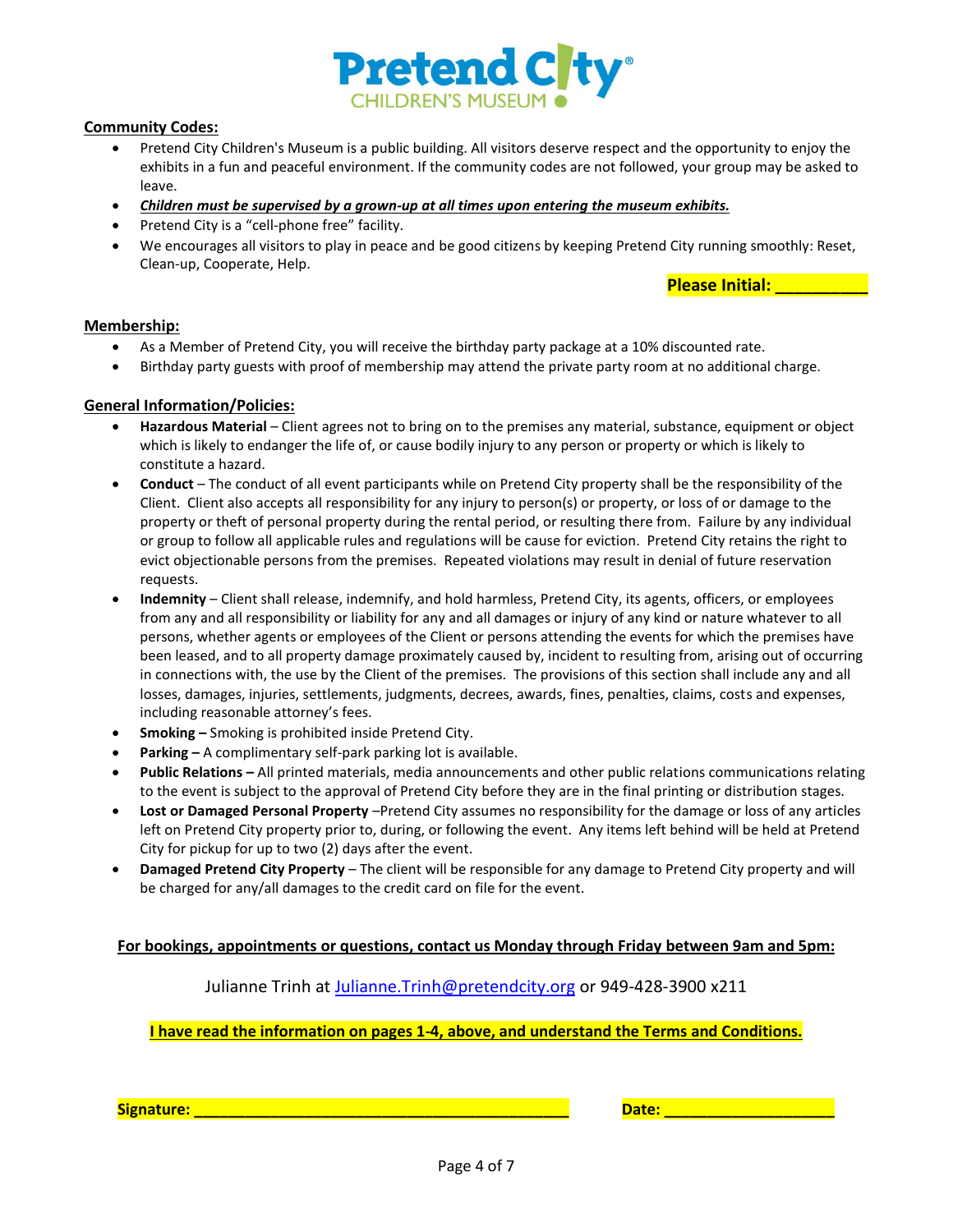

# **Birthday Party Payment Transaction Form**

| If mailing:                                                                   | Attn: Julianne Trinh<br>29 Hubble<br>Irvine, CA 92618 | Pretend City Children's Museum                        |  | Or fax to: | (949) 428-3908<br>Attn: Julianne Trinh |  |  |
|-------------------------------------------------------------------------------|-------------------------------------------------------|-------------------------------------------------------|--|------------|----------------------------------------|--|--|
| Date of Birthday Party: __________________<br>Today's Date: _________________ |                                                       |                                                       |  |            |                                        |  |  |
| □ Check # _____________ Amount: __________                                    |                                                       |                                                       |  |            |                                        |  |  |
| Cash (fill-in box below):                                                     |                                                       |                                                       |  |            |                                        |  |  |
| Cash Amount: __________                                                       |                                                       |                                                       |  |            |                                        |  |  |
|                                                                               |                                                       | Pretend City Staff Member (Print Name)                |  | Signature  |                                        |  |  |
| Cash Verified by: New York Cash Verified by:                                  |                                                       |                                                       |  |            |                                        |  |  |
|                                                                               | Pretend City Staff Member (Print Name)                |                                                       |  | Signature  |                                        |  |  |
| $\Box$ Credit Card (fill-in box below):                                       |                                                       |                                                       |  |            |                                        |  |  |
| Please charge my credit card:                                                 |                                                       |                                                       |  |            |                                        |  |  |
| Amount: ___________                                                           |                                                       |                                                       |  |            |                                        |  |  |
|                                                                               |                                                       |                                                       |  |            |                                        |  |  |
|                                                                               |                                                       |                                                       |  |            |                                        |  |  |
|                                                                               |                                                       |                                                       |  |            |                                        |  |  |
|                                                                               |                                                       |                                                       |  |            |                                        |  |  |
| Card Number:                                                                  |                                                       | <u> 1980 - John Stein, Amerikaansk konstantiner (</u> |  |            |                                        |  |  |
|                                                                               |                                                       |                                                       |  |            |                                        |  |  |
| Card Type (please circle one):                                                |                                                       | Visa<br>MasterCard                                    |  | AMEX       | Discover                               |  |  |
|                                                                               |                                                       |                                                       |  |            |                                        |  |  |
| This transaction is for: (please check box below)                             |                                                       |                                                       |  |            |                                        |  |  |

 $\Box$  Birthday Party Deposit - \$150  $\Box$  Birthday Party - Other Payment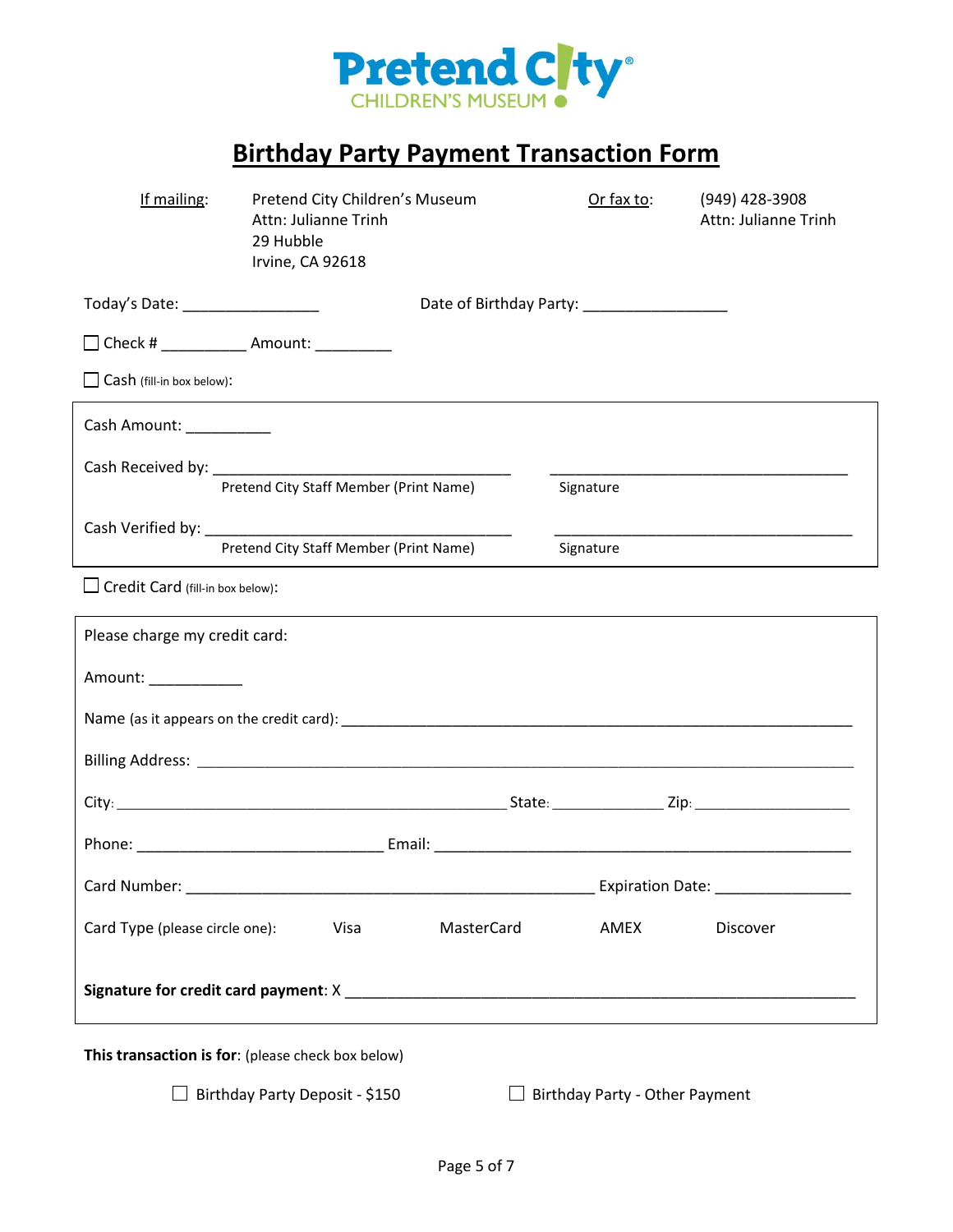

# **Additional Amenities**





# **Goody Bags** *\$5.00 per Bag\**

- 1. Themed Sticker Scene
- 2. Construction Gummies
- 3. Inflatable Beach Ball
- 4. Assorted Crayons
- 5. Coloring Book
- 6. Animal Mask

# **Pretend City Themed Cake** *\$165*

- Baked by Party Karacters
- Feeds 40-45 guests
- YOU choose the cake flavor
- YOU choose the cake filling
- WE place the order



# **Staff Assisted Activities** *\$3.00 per Child\**

(Children will use different mediums to create the craft during time in the private party room)

- Hat Activity: Hat decorating with stickers, ribbon, and markers *(Recommended Ages: 2-10)*
- Beach Activity: Children create an environment for a clownfish *(Recommended Ages: 2-6)*
- Farm Activity: Child's handprint turned into a farm animal *(Recommended Ages: 2-6)*